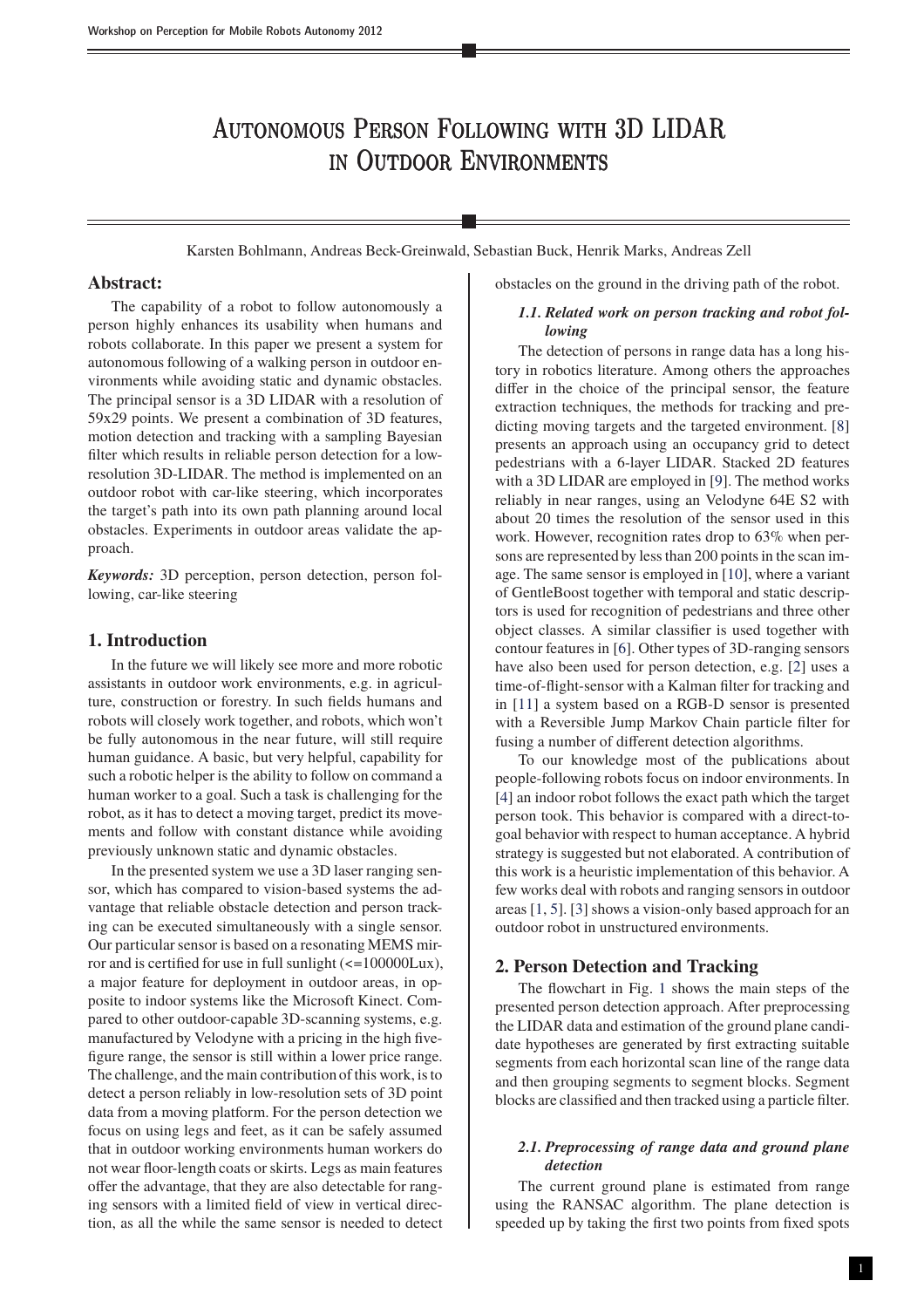<span id="page-1-0"></span>

Figure 1: Structure of Person Detection

<span id="page-1-1"></span>

Figure 2: Local map with inflated obstacles and LI-DAR scan points above (white boxes). Points classified as ground filtered out.Screenshot taken from rviz

in front of the robot and only sampling the third point. Using the detected plane all points belonging to it are removed from further computations. To obtain a local map of the surroundings all other 3D points are projected on this plane. Points with a height above the plane greater than the height of the robot or person are excluded from obstacle detection.

### *2.2. Segment-block-based feature detection*

Legs, or actually leg parts, are modelled as cylinders. The extraction of cylinders from the point cloud is performed in three stages: In the first stage each 2D scanline is separated into sets of segments using a jump detection algorithm. Segments with lengths outside an interval are purged. For each remaining segment a circle is then fitted to the points. Here, it has to be taken into account that, due to noisy range measurements, low resolution of the scanner, disadvantageous viewing angle and loose-fitting clothes, the circle-estimation might yield very imprecise data. In the next stage horizontal segments are combined to segment blocks. Two segments are grouped if they overlap each other in vertical direction with at least 50%. For each segment block the following features values are calculated:

- Average width  $w_S$  of segments as euclidean distance between first and last segment point
- Standard deviation of width  $\sigma_{wS}$
- Total number of segments  $n<sub>S</sub>$  combined in segment block
- Height  $h<sub>S</sub>$  of segment block above estimated ground plane
- Number  $c_s$  of segments within block, which can be fitted a circle with parameters reasonable for a leg
- Average diameter  $d_s$  of circular segments
- Standard deviation of circle diameters  $\sigma_{dS}$

Segment blocks are assigned a score  $w_b$  using a random forest classifier which assigns for each feature a value describing how much this value is adequate for a human leg.

# *2.3. Classification and tracking of multiple hypotheses*

The tracking of person pose hypotheses is implemented using a sequential importance resampling (SIR) filter. The probability density of the target person's position is approximated with a set of  $m$  particles. Each particle represents a hypothesis  $s^i$  for position x, velocity v person with an associated importance weight w.

The ego-motion of the target-following robot is compensated using odometry data therefore at the beginning of each sensor cycle all samples are shifted using the robots displacement and rotation and their estimated own velocity:

$$
\mathbf{x}_{k}^{i} = {}^{k}O_{k-1}(\mathbf{x}_{k-1}^{i} + T \cdot v_{k-1})
$$
 (1)

with<sup>k</sup> $O_{k-1}$  the transformation from previous to new robot frame and  $T$  the time between two sensor updates. In the correction step the current sensor measurement is used to calculate weights for each sample. In this application, sensor measurements are affected with non-gaussian noise. The targeted person can be occluded and should not be mismatched with another person.We propose a set of three techniques to address this problem.

**Using the best current target estimation to weight observed segment blocks** A pedestrian walks typically with a speed of less than 10km/h. This implies that the target person moves only a small distance between two sensor readings, and position candidates at greater distance to the previous position are less probable than closer estimations. To account for this we calculate a weight for each segment block  $b^j$  using the distance to the last best target position estimate x ∗ and Gaussians distribution:

$$
w_d^j = (2\pi T)^{-\frac{1}{2}} \exp(-\frac{1}{2T}(\mathbf{b}^j - \mathbf{x}^*)^\mathsf{T}(\mathbf{b}^j - \mathbf{x}^*)) \quad (2)
$$

The factor  $T$  in the equation takes account of the fact, that the uncertainty about the targets's position grows with increasing time between sensor updates. The target position is extracted using the robust mean where the position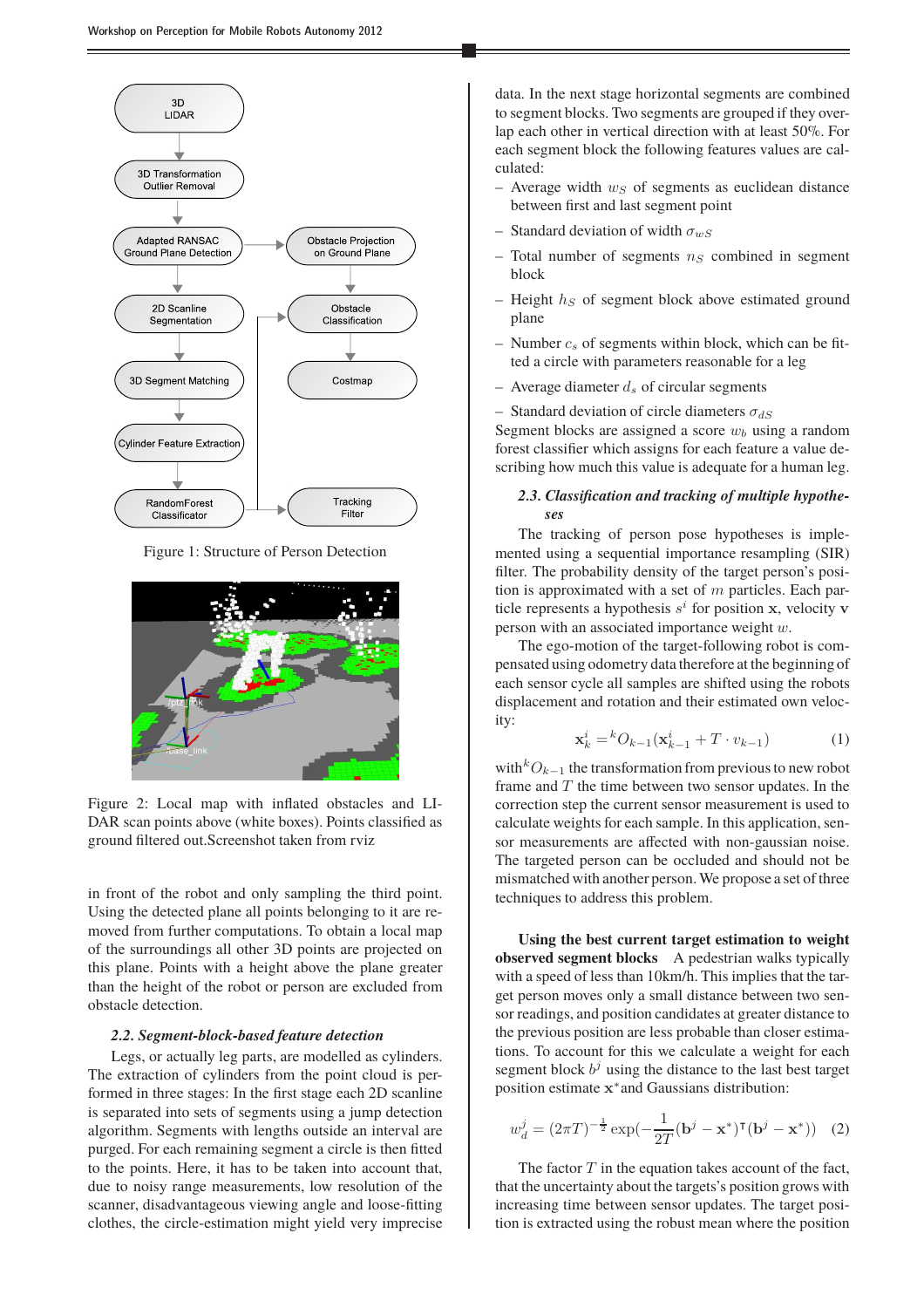is calculated as the weighted mean of the samples in a window sized  $\epsilon$  around the best particle  $s^{\text{max}}$ , the one with the maximum weight:

$$
\mathbf{x}^* = \sum_{i=1}^m \mathbf{x}^i w^i : |\mathbf{x}^i - \mathbf{x}^{\text{max}}| \le \epsilon \tag{3}
$$

Assuming noise-free sensor readings, this method would calculate the goal position as the center between the observed pair of legs.

**Identifying the best fitting observation for each sample** In a noisy natural environment there are often numerous observations, which are possible target candidates. However, a target hypothesis  $s^i$  should not get a stronger importance weight if there are multiple observations nearby, but should be associated with a single observation. Therefore for each sample we calculate the distance to each segment block weighted with the quality of the segment block  $w_b^j$ 

$$
w_s^{i,j} = (2\pi)^{-\frac{1}{2}} \exp(-(\mathbf{b}^j - \mathbf{x}^i)^{\mathsf{T}}(\mathbf{b}^j - \mathbf{x}^i)) \cdot w_b^j \quad (4)
$$

and select the block with the maximum resulting weight as the associated observation. Then, the predicted weight  $\overline{w}^i$  is

$$
\overline{w}^i = \max_j (w_s^{i,j}) \cdot w_d^{jmax} \tag{5}
$$

**Accounting for occlusions and sensor noise** A disadvantage of approximating probability distributions with a sampling importance filter is particle degeneration, i.e. there are no particles left at the actual position of the goal. A typical cause in our case are temporary occlusions of the target or sensor noise. To account for this we calculate the final weight for each sample in the current time step  $k$ using a decay factor  $\epsilon_n$ :

$$
w_k^i = (\epsilon_n + (1 - \epsilon_n)\overline{w}^i) \cdot w_{k-1}^i \tag{6}
$$

The value  $\epsilon_n$  is increased if there is an segment block between the position of the particle and the sensor.

# **3. Motion planning and obstacle avoidance for person following**

A walking person is most of the time capable to leave behind a wheeled non-holonomic robot in uneven outdoor terrain. Therefore it is assumed that the person moves cooperatively by walking on paths where the robot is able to follow. We also assume that the environment is not known in advance and features dynamic obstacles, like for example other persons. Thus, the robot can only plan its movement within the range of the LIDAR and must implement a reactive behavior to avoid dynamic obstacles.

After extracting the ground plane as described in [2.1](#page-0-0) a local 2D occupancy grid map is generated from LIDAR data by projecting all obstacle points on the ground plane. The map module is set up as a rolling windows which always keeps a list of detected obstacles with the robot in its center and thus serves as memory of the robot for passed

<span id="page-2-0"></span>

Figure 3: Motion planning using recorded path of target person and locally detected obstacles. The robot drives towards the most distant recorded waypoint which is directly approachable.

obstacles. The area in the sensor's field of view is constantly updated while objects behind the robot fall out of the map with the robot's movement. The pose transformation of obstacles is executed using odometry data. For path planning all obstacles are inflated in two levels: First by the radius of the in-circle of the robots footprint and second with a safety margin (Green and dark grey areas in Fig. [2,](#page-1-1) obstacles in red).

There are different strategies for a robot to follow a person. A simple but efficient method is the greedy strategy where the robot attempts to drive the shortest path towards a target point behind or next to the person. An alternative approach is to constantly record the path the target person is walking, and to follow this path as closely as possible. This incorporates the idea that the human has walked the optimal path around encountered obstacles and lets the robot benefit from human intelligence. However, this approach may lead to unnecessary motions of the robot and erratic behavior in case the target is momentarily lost. In [\[7\]](#page-5-10) a hybrid approach as the combination of these strategies is recommended, with a heuristic switching between both behaviors.

The basic idea for the approach implemented in this work is outlined in Fig. [3.](#page-2-0) The position of the target is constantly recorded, so the robot always has a list of waypoints and thus the walked path of the person to follow. In the given example the position of the target person is not directly reachable. In this case, the history of waypoints is searched backwards, starting with the persons position, to find a suitable point to drive to. As the robot has Ackermann-type car-like steering, it drives along circle segments with a minimal possible turning radius determined by the wheelbase and the maximum possible steering angle. The cost of a path to a waypoint is determined by summing up costs of the cells in the cost map.

For local obstacle avoidance a potential field approach is used. The speed of the robot is controlled with a PID controller.

# **4. Employed hardware**

## *4.1. Robot platform*

We conducted experiments with an outdoor-robot developed and built at our department (Fig [4\)](#page-3-0). The plat-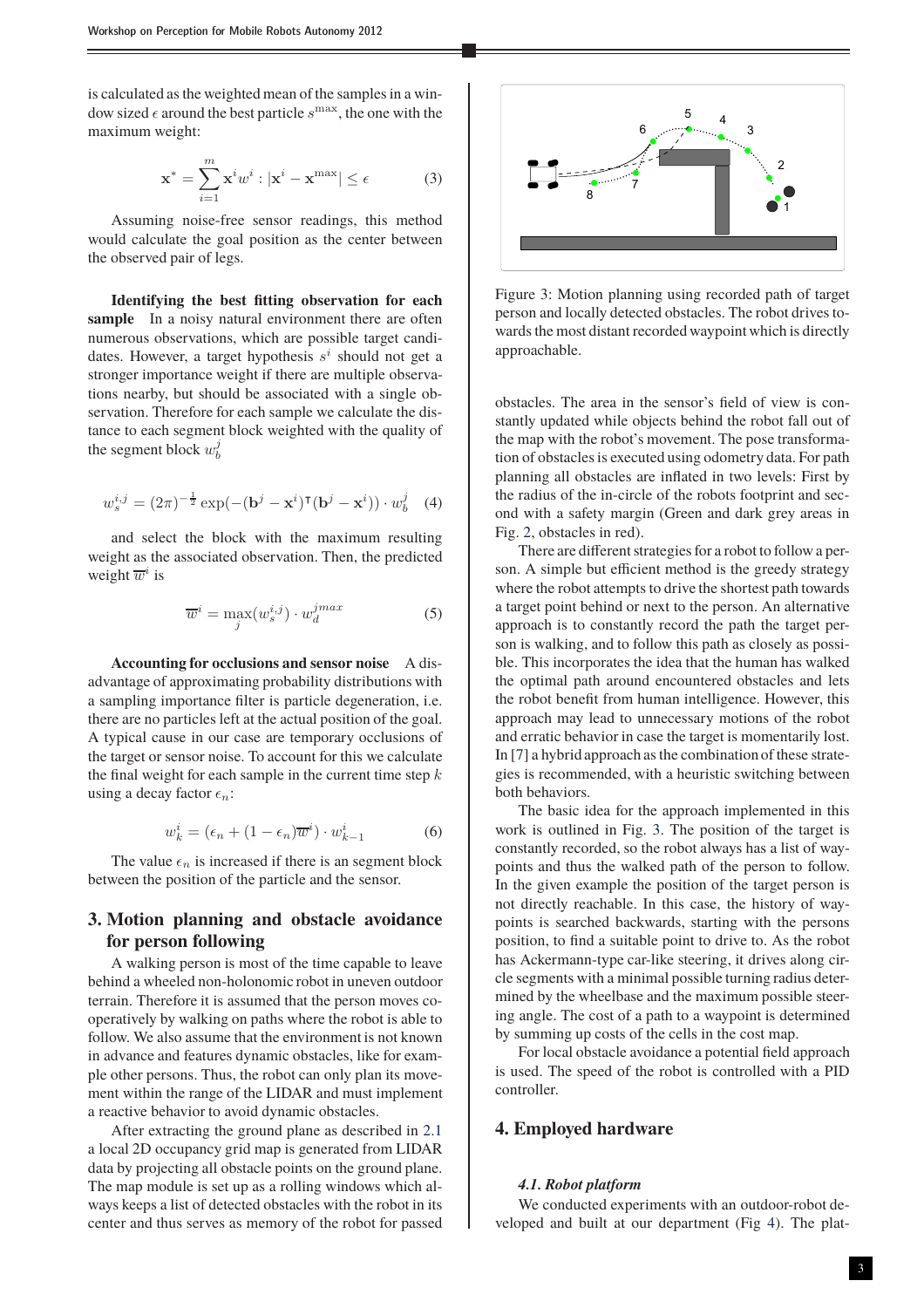<span id="page-3-0"></span>

Figure 4: Robot with mounted 3D laser ranging sensor

<span id="page-3-1"></span>

Figure 5: Scene with two persons in the field of view recorded with the FX-6-LIDAR. Ground is displayed as small black dots, detected segment blocks as orange squares and unclassified obstacles as green dots.

form is based on a RC-model truck in 1:8 scale with Ackermann-type steering which was outfitted with a 32 bit microcontroller for real-time control and an embedded dual-core PC for high-level tasks. The odometry system is implemented using an encoder inside the wheels for counting wheel revolutions and hall sensors for measuring the steering angle. To improve the quality of the positional estimation the odometry values are fusioned with an IMU containing a magnetic compass using a Kalman filter. With single-axis steering the robots have a minimal turning radius of 0.87m. The robots are capable of driving in rough terrain with slopes up to 35°. The robot was equipped with an U-Blox-6-GPS for logging and analyzing the test drives.

#### *4.2. 3D LIDAR Sensor*

The employed 3D laser ranging sensor is an FX-6 shown manufactured by Nippon Signal Co. It is based on an MEMS chip with a resonating micro-mirror. It scans a pyramid-shaped area with a vertical angle of 50° and a horizontal angle of 60◦ . The sensor operates with a frame rate of 16Hz and provides a resolution of 59x29 dots. The usable range is 5m with a resolution of 1cm and an accuracy of 5%. Fig. [5](#page-3-1) displays the typical output of the sensor.

## **5. Experimental Results**

We tested our person-following robot system with a number of test drives in the area surrounding the faculty building shown in aerial view in Fig. [6.](#page-3-2) The environmentis typical for semi-urban areas, with paved roads, meadows, but also gravel walks and wood-like areas with slopes up

<span id="page-3-2"></span>

Figure 6: Trajectories of the robot following a person, red path three times around the faculty building with a total length of 2083.4m

to 20%. Obstacles encountered by the robot include trees, bushes, and lamp posts. At the final stage of our experiments we conducted two test drives within different environments (Tracks 1-2 in Fig. [6\)](#page-3-2) and as final experiment a long drive with a length of 2083.3m three times around the building (Track 3). In all three test drives together the robot followed a person for a total distance of 3.5km.

Track 1 took place on mostly even asphalt ground, with the exception of a few curbstones which needed to be crossed. In test drive 2 the robot was led downwards in a park-like area with grassy underground. The track continued on a gravel walk near a few lamp posts which resemble in diameter and height human legs. Near the first long curve the track continued on an ascending slope with a maximal slope of about 20% towards the building. After passing some trees and bushes the track ended on the paved road. During track 3 the robot followed the person continuously for about 30minutes and lost its target three times. In two cases the robot continued autonomously after the person returned to the robot, only in one case, at a sharp u-turn, the robot stopped in front of a wall and manual steering with remote control was necessary to continue the track. However, during track 2 the same spot was passed by the robot without any problems. Table [1](#page-4-0) summarizes some key figures of the drives. As local map building and motion planning rely heavily on the quality of the odometry system, the long-term accuracy of the odometry was evaluated as well. Fig. [7](#page-4-1) displays the trajectory of the robot on track 2 calculated from odometry data fusioned with the 3D-magnetic compass, which shows, compared to the cyan-colored GPS-trajectory in Fig. [6,](#page-3-2) the general stability of the odometry in outdoor areas. The odometry distance error is, as Table [1](#page-4-0) shows, about 3.3% on asphalt, and approximately 9.5% for tracks on other ground types. The system also showed itself to be robust to other persons crossing the path between the target person and the robot (Fig. [9\)](#page-4-2).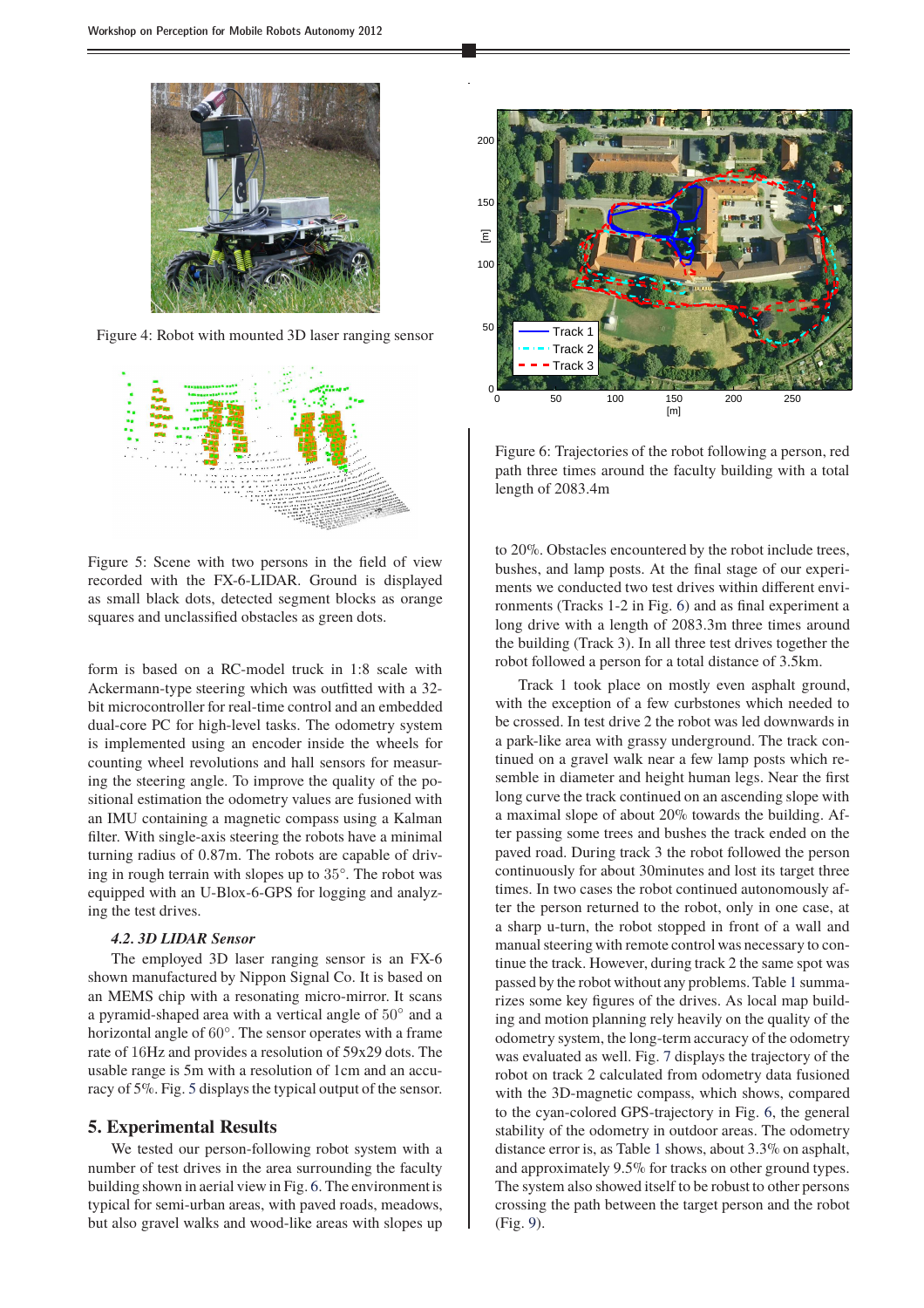<span id="page-4-0"></span>

| No. | Total   | Total track | Avg.                | Max.                 | Avg.                | Max.   | Avg.                                                      | Max                 | Max.   | Ground   |
|-----|---------|-------------|---------------------|----------------------|---------------------|--------|-----------------------------------------------------------|---------------------|--------|----------|
|     | track   | length      | target              | target               | target              | target | robot                                                     | robot               | slope  | type     |
|     | length  | (Odome-     | distance            | distance             | speed               | speed  | speed                                                     | speed               | $[\%]$ |          |
|     | (GPS)   | try)        | $d_{\text{avg}}[m]$ | $d_{\max}[\text{m}]$ | $v_{\rm avg}$ [m/s] |        | $v_{\text{max}}[\text{m/s}]$ $r_{\text{avg}}[\text{m/s}]$ | $r_{\rm max}$ [m/s] |        |          |
|     | s[m]    | s[m]        |                     |                      |                     |        |                                                           |                     |        |          |
|     | 552.73  | 534.64      | 3.1                 | 5.5                  | 1.05                | 1.58   | 1.04                                                      | 1.69                | 2      | mostly   |
|     |         |             |                     |                      |                     |        |                                                           |                     |        | asphalt  |
| 2   | 881.74  | 798.86      | 2.7                 | 5.8                  | 0.95                | 1.77   | 0.92                                                      | 1.89                | 21.9   | grass,   |
|     |         |             |                     |                      |                     |        |                                                           |                     |        | asphalt, |
|     |         |             |                     |                      |                     |        |                                                           |                     |        | gravel   |
| 3   | 2083.26 | 1883.35     | 2.5                 | 4.97                 | 1.07                | 1.73   | 1.08                                                      | 2.21                | 21.9   | grass,   |
|     |         |             |                     |                      |                     |        |                                                           |                     |        | asphalt, |
|     |         |             |                     |                      |                     |        |                                                           |                     |        | gravel   |
|     |         |             |                     |                      |                     |        |                                                           |                     |        |          |

Table 1: Results of three person-following drives

<span id="page-4-1"></span>

Figure 7: Compass-stabilized odometry trajectory of track 2.



Figure 8: A part of track 2 and 3 (gravel walk) with ascending slope along a curved path.

# **6. Conclusion**

In this paper, we presented a robust robot system with a 3D LIDAR, which is able to track and follow a walking person in outdoor environments. Our experiments showed the method to work stable especially at ascending or descending slopes and when passing obstacles like trees and lamp posts. We have addressed the problem of using a lowresolution 3D laser scanner for the simultaneous tasks of obstacle detection and recognition of persons.

# **AUTHORS**

**Karsten Bohlmann**<sup>∗</sup> – Computer Science Department,

<span id="page-4-2"></span>





Figure 9: a) Another person starts crossing the path between the robot and the target person. b) The target is occluded. c) The crossing person is nearly out of view, the robot is still following the original target. Images were taken with a camera mounted on the LIDAR, where optical axes are aligned, but FOV is not identical.

University of Tübingen,, Tübingen, Germany, e-mail: karsten.bohlmannungen.den.bohlmannungen.den.bohlmannungen.den.bohlmannungen.den.bohlmannungen.den.bo **Andreas Beck-Greinwald** – Computer Science Department, University of Tübingen, Tübingen, Germany, Tübingen, Germany, e-mail: andreas.org/walder.org/walder.org/ **Sebastian Buck** – Computer Science Department, University of Tübingen, Tübingen, Germany, Tübingen, Germany, e-mail:

sebastian.bundent.uni-tuebingen.den.de